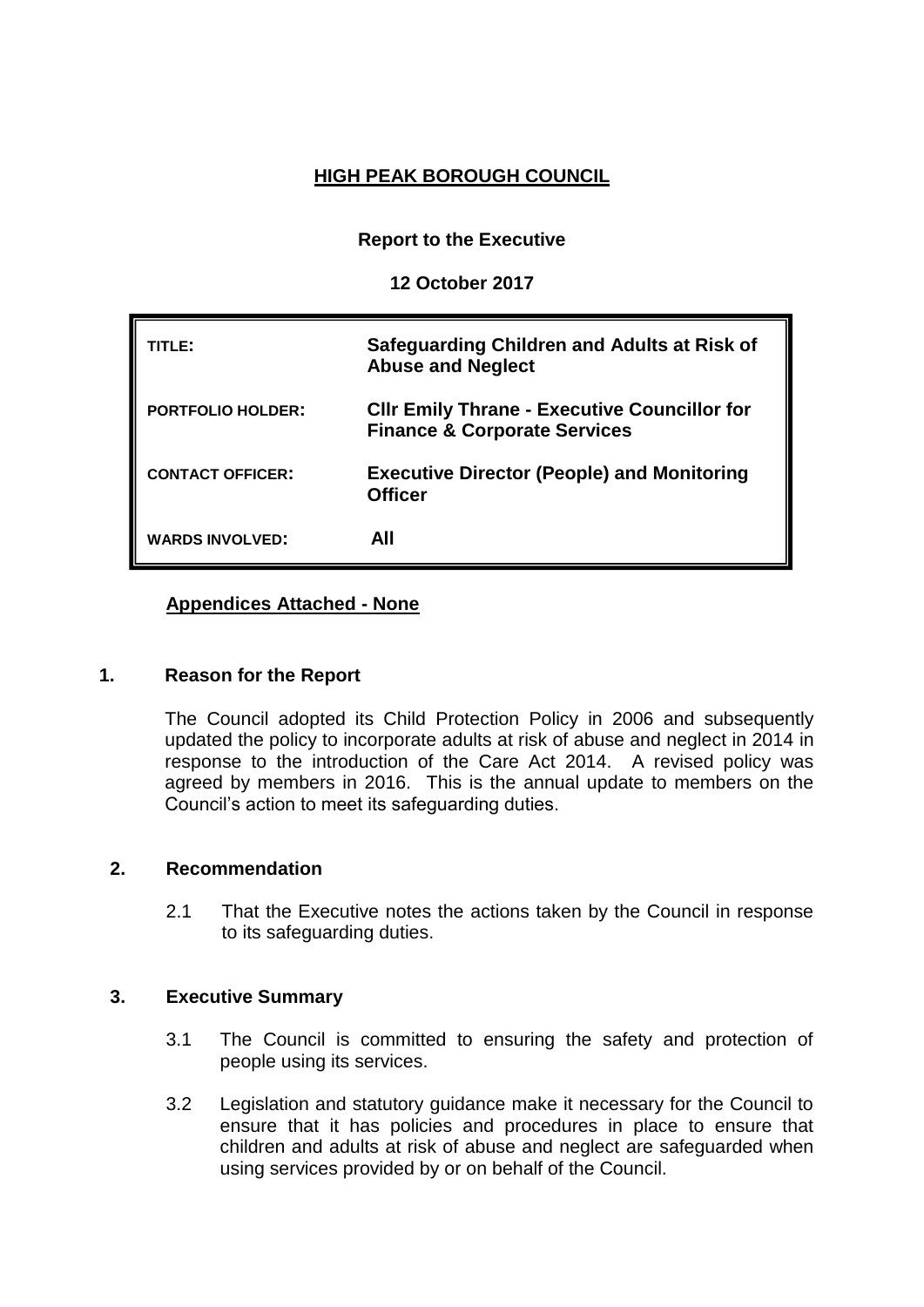- 3.3 The Council approved a Child Protection Policy in 2006 and subsequently updated the policy to incorporate adults at risk of abuse and neglect in 2014. The introduction of the Care Act in May 2014 necessitated some changes and a revised policy was agreed by the Council in 2016.
- 3.4 The Council has established an officer group, chaired by the Executive Director (People) to co-ordinate the Council's response to safeguarding.
- 3.5 Recent actions include: providing safeguarding training for staff members; reviewing procurement and contract management procedures; introducing a new staff safety system; and on-going training of licensed taxi drivers. The Council has also supported the work of the High Peak Community Safety Partnership to safeguard the local community.
- 3.6 The Council was asked by Derbyshire Safeguarding Children Board to complete a safeguarding audit (under s11 of the Children Act 2004) and judged itself to have met each of the standards.

## **4. How this report links to Corporate Priorities**

4.1 The Council is committed to providing quality services.

## **5. Options and Analysis**

5.1 None.

### **6. Implications**

### 6.1 Community Safety - (Crime and Disorder Act 1998)

The Council's policy assists the Council to ensure the safety of children and adults at risk of abuse and neglect.

### 6.2 Workforce

The Council's policy requires all staff with direct or indirect access to children or adults at risk of abuse or neglect to be vetted, checked and provided with an appropriate level of training. There is a requirement that every member of staff has an awareness of the Council's policy.

### 6.3 Equality and Diversity/Equality Impact Assessment

There are no specific implications.

6.4 Financial Considerations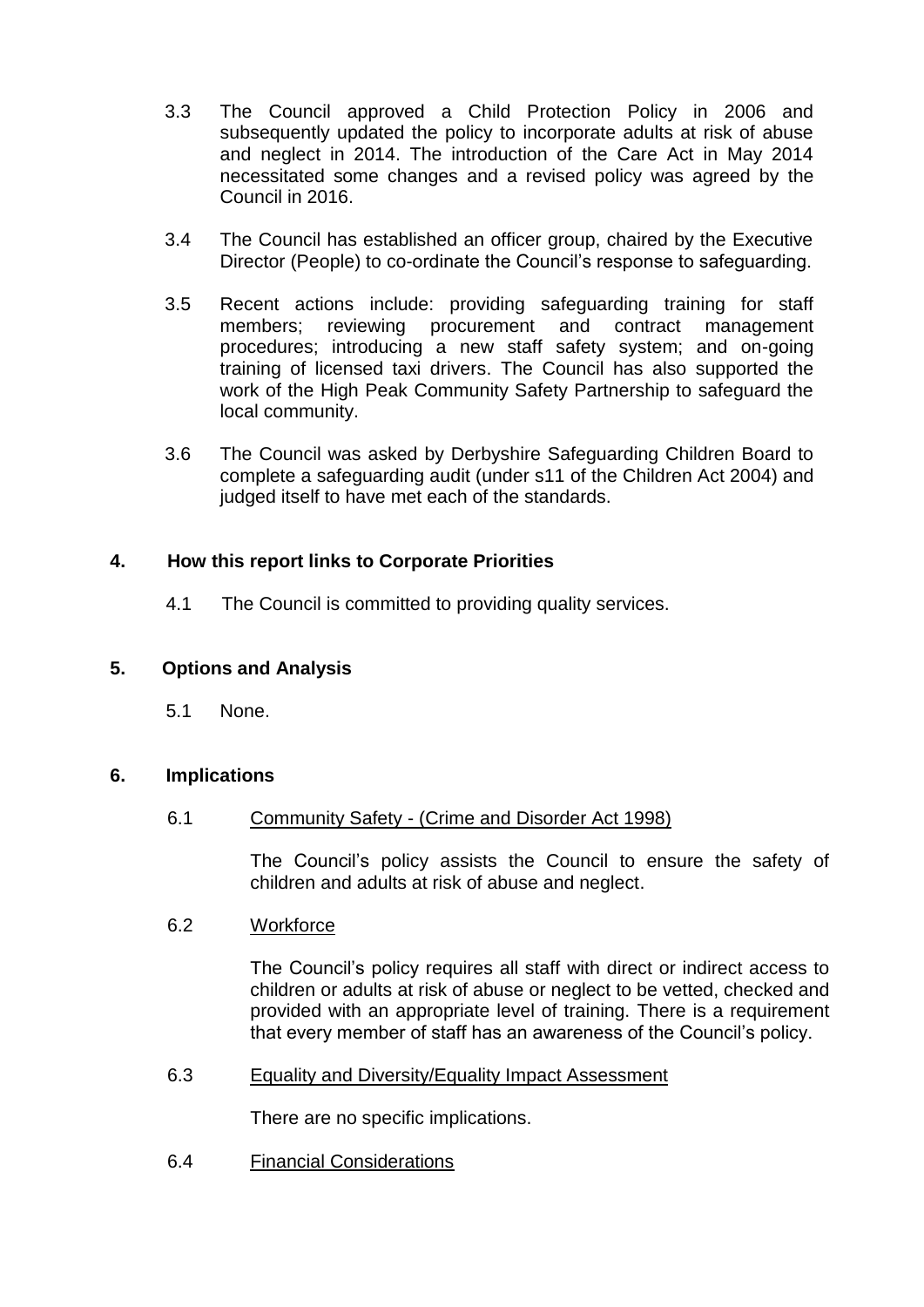The policy commits the Council to ensure appropriate training for staff and members.

6.5 Legal

The policy assists the Council to fulfil its statutory duties with respect to the protection of children and adults at risk of abuse and neglect.

6.6 Sustainability

No specific implications.

6.7 Internal and External Consultation

No specific implications.

6.8 Risk Assessment

Implementation of the policy will assist the Council to manage risks in relation to the impact of its services and activities on individual children and adults at risk of abuse and neglect.

#### **7. Background and Detail**

- 7.1 The Council approved a Child Protection Policy in 2006 and subsequently updated the policy to incorporate adults at risk of abuse and neglect in 2014. The introduction of the Care Act in May 2014 necessitated some changes and a revised policy was agreed by the Council in 2016.
- 7.2 The Council's officer group, chaired by the Executive Director (People), continues to meet on a quarterly basis to co-ordinate the Council's response to safeguarding.

#### *Activity since the last annual report*

- 7.3 The Council was asked by Derbyshire Safeguarding Children Board to complete a safeguarding audit (under s11of the Children Act 2004) to help make sure that the Council's functions are discharged having regard to the need to safeguard and promote the welfare of children.
- 7.4 The audit required the Council to self-assess its performance against five standards and, as documented in the following table, the Council judged itself to have met all of the standards. The Council, however, identified two areas of improvement in relation to safer recruitment (below).

| <b>Standard</b> | <b>Judgement</b> | <b>Recommendations</b> |
|-----------------|------------------|------------------------|
| Accountability  | Green (Standard  |                        |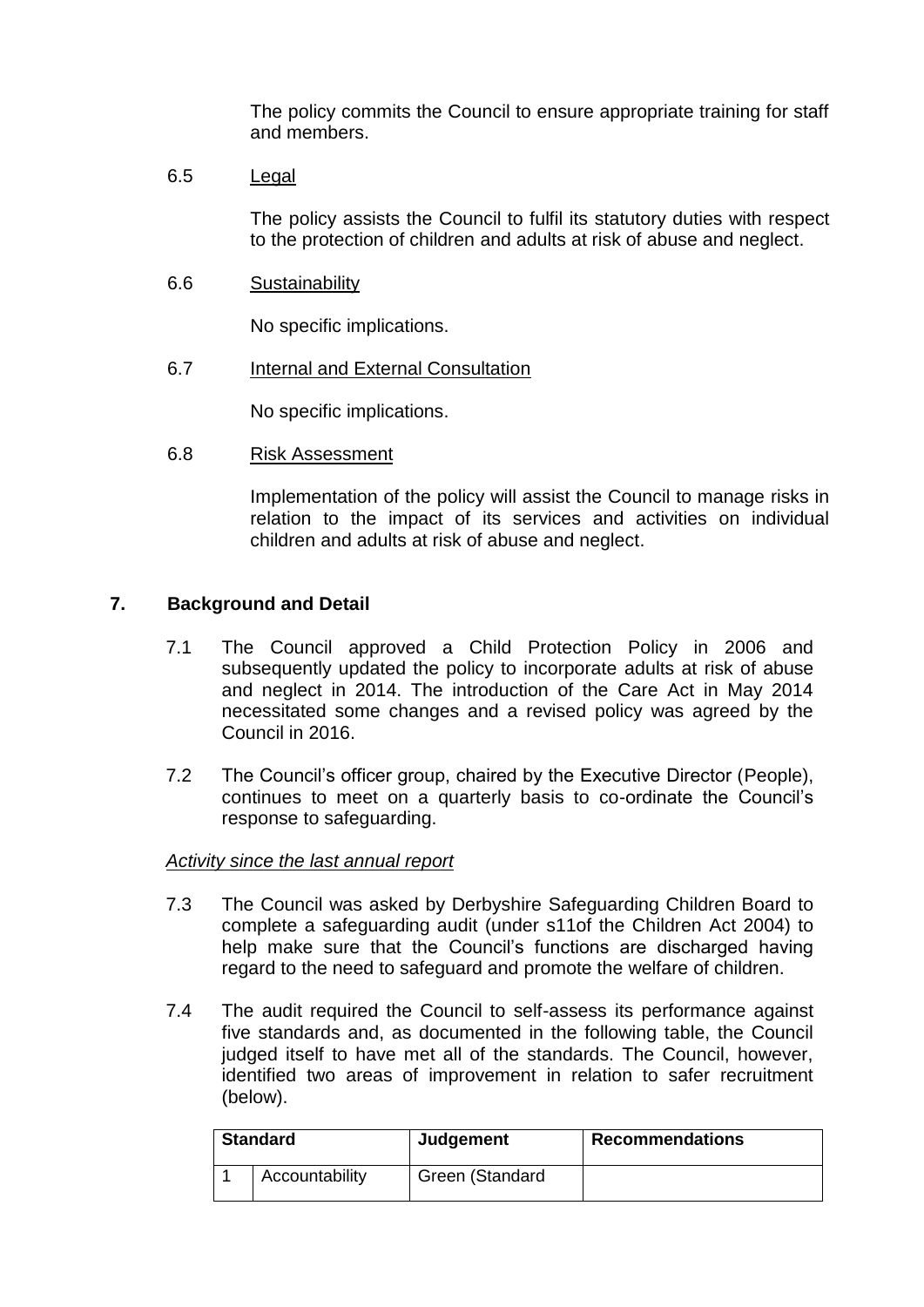|   | <b>Structure</b>                  | met)                                |                                                                                                                                                                                |
|---|-----------------------------------|-------------------------------------|--------------------------------------------------------------------------------------------------------------------------------------------------------------------------------|
| 2 | Listening to<br>Children/YP       | Green (Standard<br>met)             |                                                                                                                                                                                |
| 3 | Information<br>Sharing            | Green (Standard<br>met)             |                                                                                                                                                                                |
| 4 | Safe Recruitment                  | Amber (Met with<br>recommendations) | The Council identified<br>two<br>areas of improvement:<br>HR Officers to undergo<br>safer recruitment training;<br>• review and revise policies<br>as required after training. |
| 5 | <b>Staff</b><br>Training/Training | Green (Standard<br>met)             |                                                                                                                                                                                |

- 7.5 One of the Council's HR Business Partners has now completed Level 4 Safer Recruitment Training, thus addressing the recommendation to emerge from the self-assessment, and the next step is to revise the Council's recruitment procedure to incorporate recommendations and good practice from the training.
- 7.6 Further Level 1 safeguarding training for frontline staff has been arranged for September 2017. Once this has been completed, all relevant frontline staff members will have been trained (including any new starters). On-line training has also been facilitated for eight contractors.
- 7.7 The Council has introduced a new system for flagging customers who may pose a potential risk to the psychological, mental, physical or emotional wellbeing of employees or agents of the Council. This system is designed to both safeguard employees and to assist the Council to meet its general duties for staff safety under the Health and Safety at Work Act 1974. The Council has also developed a policy outlining the steps that will be taken to support domestic abuse victims at work, which it intends to bring forward for approval in autumn 2017.
- 7.8 The Council has carried out a review of its procurement and contract management processes to ensure that adequate safeguarding checks are included. All new procurement activities require contractors and their employees to agree to the conditions of the Council's safeguarding policy and this includes ensuring that relevant checks have been made of any contractor's staff involved in undertaking regulated activities. In addition, reviews of all existing or historic arrangements that fall within or outside of formal contractual arrangements are being undertaken to ensure that all contractors or subcontractors employed by the Council have agreed to the conditions as set out within the Council's Safeguarding Policy and that their employees have had the appropriate checks undertaken. Where contractors or subcontractors fail to abide by